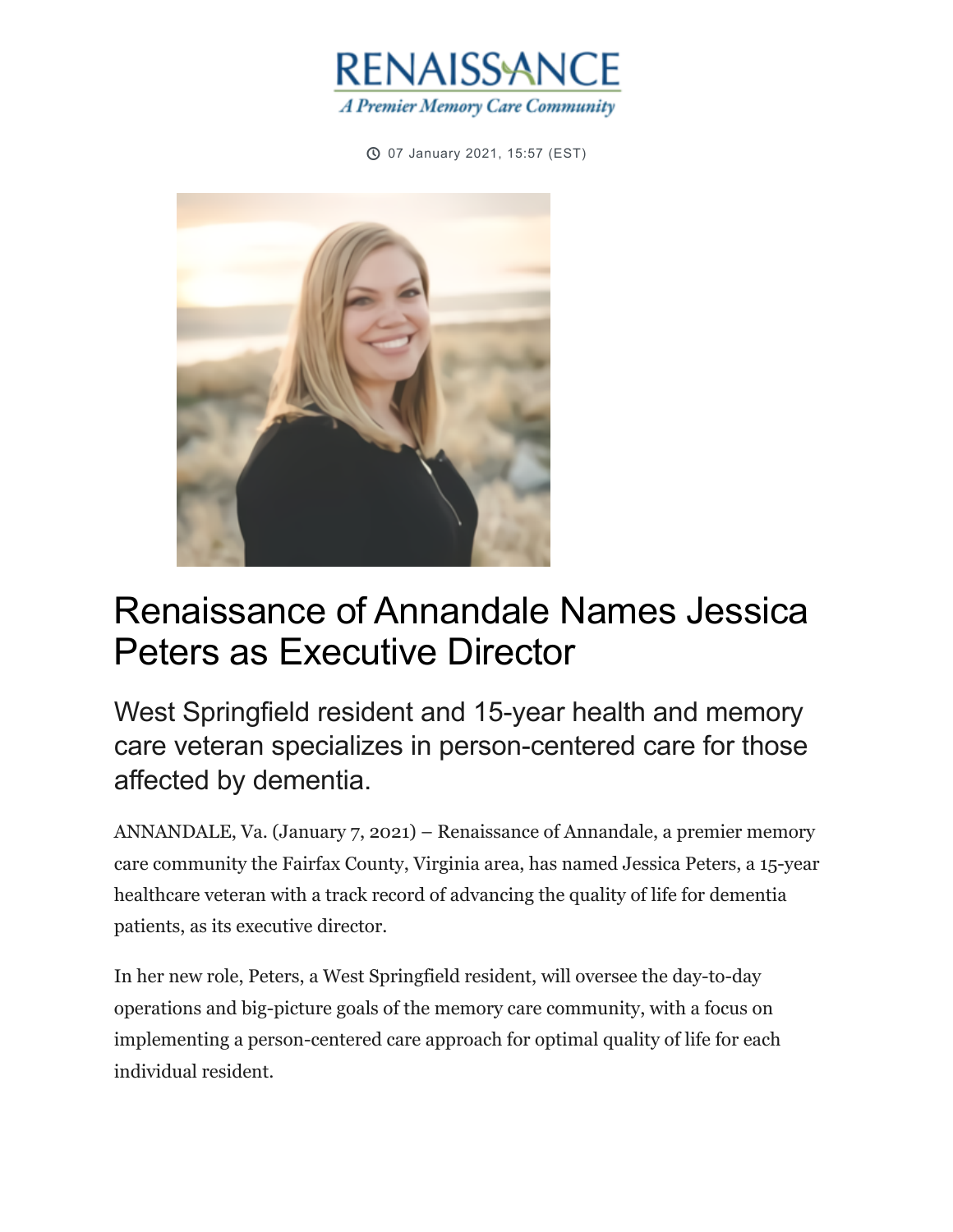"Jessica is genuine, thoughtful in her work, and has years of experience caring for those affected by dementia. We know that the impact of her work will be felt by our residents and team members, and we're excited for her to settle in at Renaissance of Annandale," said Jason Gibson, Vice President of Operations of Legacy Senior Living, the Cleveland, Tenn.-based management company of Renaissance of Annandale.

Peters, whose professional background has focused on resident engagement and quality of life for dementia patients, has served in roles ranging from administrator at assisted living and memory care facilities to recreation therapy program manager with the U.S. Marine Corps Wounded Warrior Battalion.

"Working with those affected by dementia is very close to my heart," said Peters. "I look forward to working alongside residents, families and team members at Renaissance of Annandale to ensure the best possible home environment for our residents," she added.

Peters earned a Bachelor of Science in Therapeutic Recreation & Recreation Management from Brigham Young University, with a minor in Gerontology. She went on to earn a Masters of Business Administration in Healthcare Management from Western Governors University.

Peters is a Licensed Assisted Living Facility Administrator, a Certified Dementia Practitioner, a Certified Therapeutic Recreation Specialist, and a Dementia Friend Champion Master Trainer.

A native Virginian, Peters currently resides in West Springfield with her husband, three children, and dogs, Pearl and Tillie. She is an avid outdoor enthusiast and regular volunteer, giving her time and expertise to organizations like Food For Others, the Arlington Food Assistance Center, the USMC Division of the Warrior Games, and various long-term care communities, where her dogs join her in offering pet therapy to residents.

## **About Renaissance of Annandale**

Renaissance Senior Living of Annandale, situated at 7112 Braddock Road, is a new stateof-the-art memory care facility serving the Fairfax County area. The community of 47 deluxe apartments offers experienced caregivers, lively atmosphere and exceptional service.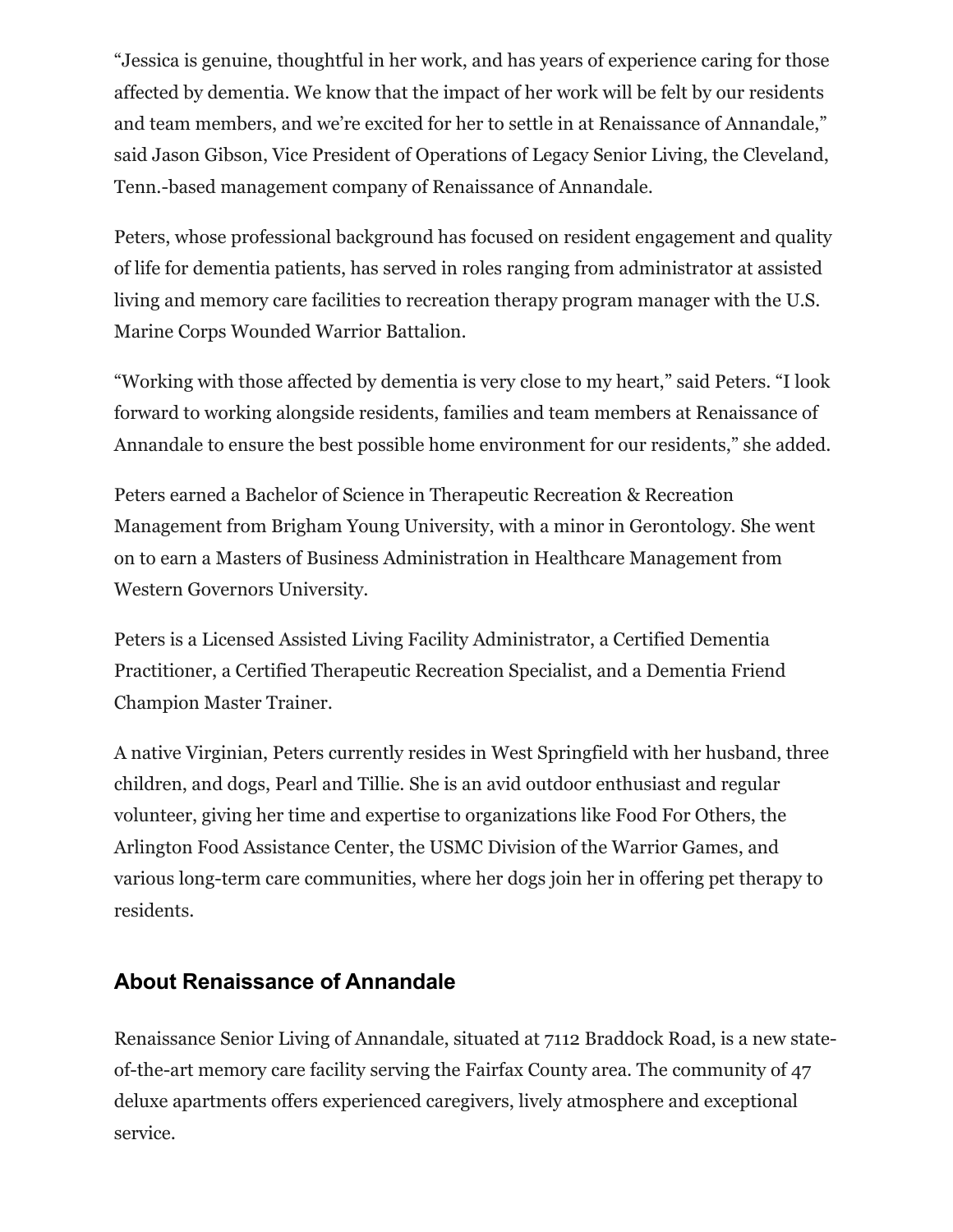This premier memory care facility is the result of years of planning and development with notable experts and researchers in the field of memory loss. Renaissance of Annandale goes out of the way to make its residents feel at home in a friendly, caring, spacious, and well-appointed community.

Renaissance Senior Living of Annandale offers ample common spaces for socialization, dining and purposeful day activities.The community's beautiful grounds include a large interior, secure courtyard for outdoor walking, gardening and general fresh air enjoyment. The community offers meaningful activity and life enrichment programs to enhance the lives of each resident. More information is available at [renaissanceannandale.net](http://www.renaissanceannandale.net/) or by calling (703) 256-2525.

Renaissance Senior Living of Annandale is part of a family of senior living communities throughout the Southeast owned/operated by Legacy Senior Living, of Cleveland, Tenn. The parent company specializes in offering independent living, assisted living, and Alzheimer's care services. More information is available at [legacysl.net.](http://legacysl.net/)

**Janice Patton** Vice President of Business Development (205) 306-5650 [jpatton@legacysl.net](mailto:jpatton@legacysl.net)

**PHOTO CAPTION: Jessica Peters has been named Executive Director at Renaissance of Annandale.**

###

**ABOUT RENAISSANCE OF ANNANDALE**

## **About Renaissance of Annandale, a Premier Memory Care Community**

Renaissance Senior Living of Annandale, situated at 7112 Braddock Road, is a new state-of-the-art memory care facility serving the Fairfax County area. The community of 47 deluxe apartments offers experienced caregivers, lively atmosphere and exceptional service.

This premier memory care facility is the result of years of planning and development with notable